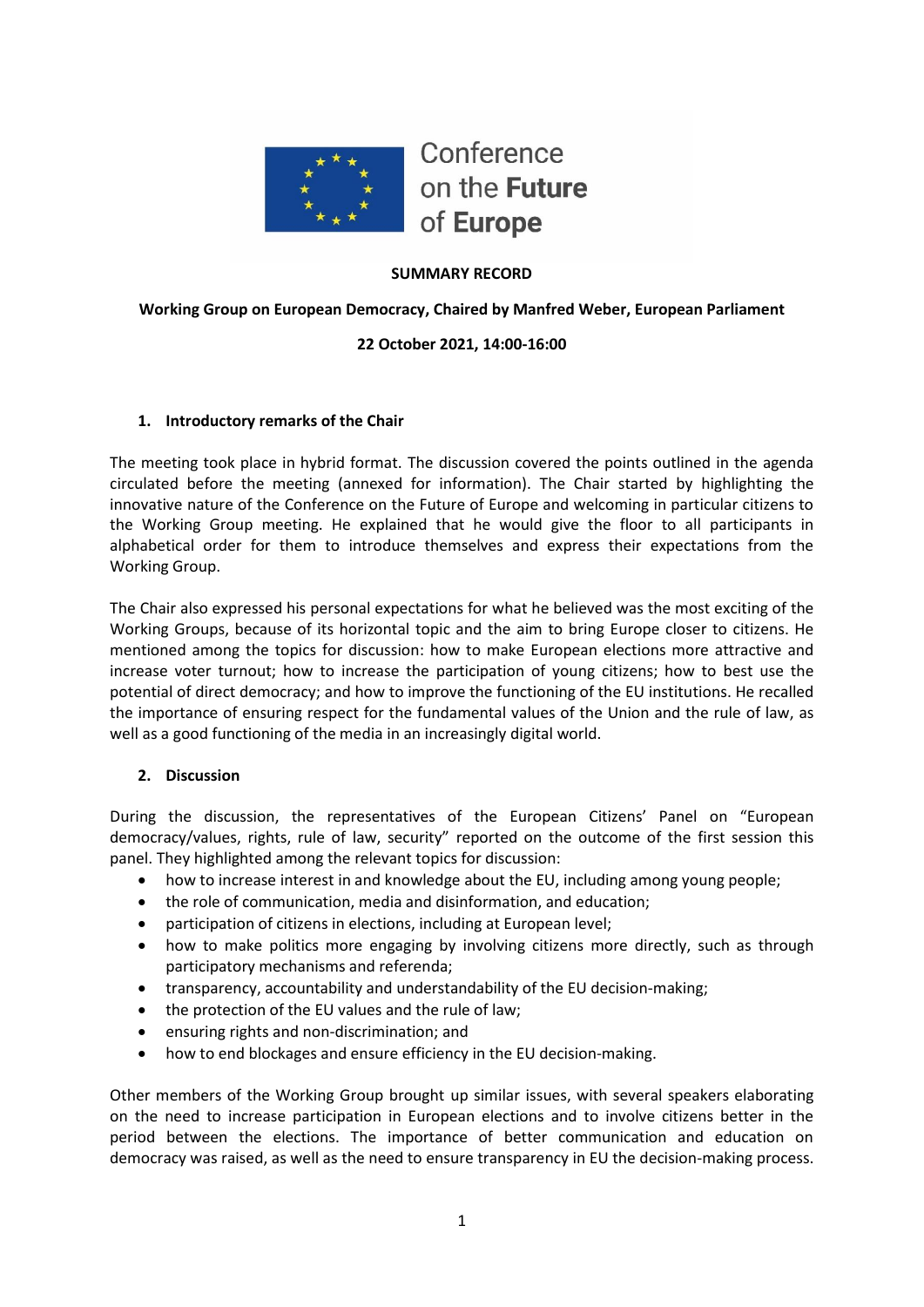Some speakers called for a review of unanimity voting. Others underlined the need to ensure respect for the EU values and the rule of law, diversity, as well as media freedom and pluralism.

A number of further topics for debate were also raised, such as:

- the need to compare different integration and cooperation models for the future, with some representatives advocating for further integration and some warning about the risks of further centralisation of power;
- the division of competences between the EU and member states, and whether citizens wanted the EU to do more or less;
- the challenges related to the development of a truly European political space and transnational debate on EU issues;
- the importance of making the EP elections more relevant for citizens and giving them meaningful political choices;
- the role regional and local authorities, as well as organised civil society and social partners, could play in the EU decision-making process and in bringing the EU closer to citizens;
- the importance of solidarity and a common European identity;
- the importance of strengthening democracy in the economy, society and the workplace;
- the question whether a reopening of the Treaties would be needed.

Some speakers underlined the importance of reflecting the priorities and recommendations of citizens in the Working Group, as well as the need to ensure that all voices are heard.

#### **3. Concluding remarks of the Chair**

In his concluding remarks the Chair highlighted that listening carefully to each other was the first step towards having a better understanding. He noted that this first meeting set the basis for more indepth discussions and work. The recommendations from the European Citizens' Panels would be available before the next meeting of the Working Group in December and would be the starting point for more concrete discussions. To best prepare the meeting, he invited the members of the Working Group to reflect on a list of concrete initiatives and suggested that a spokesperson for each component could be presenting the outcome of these reflections.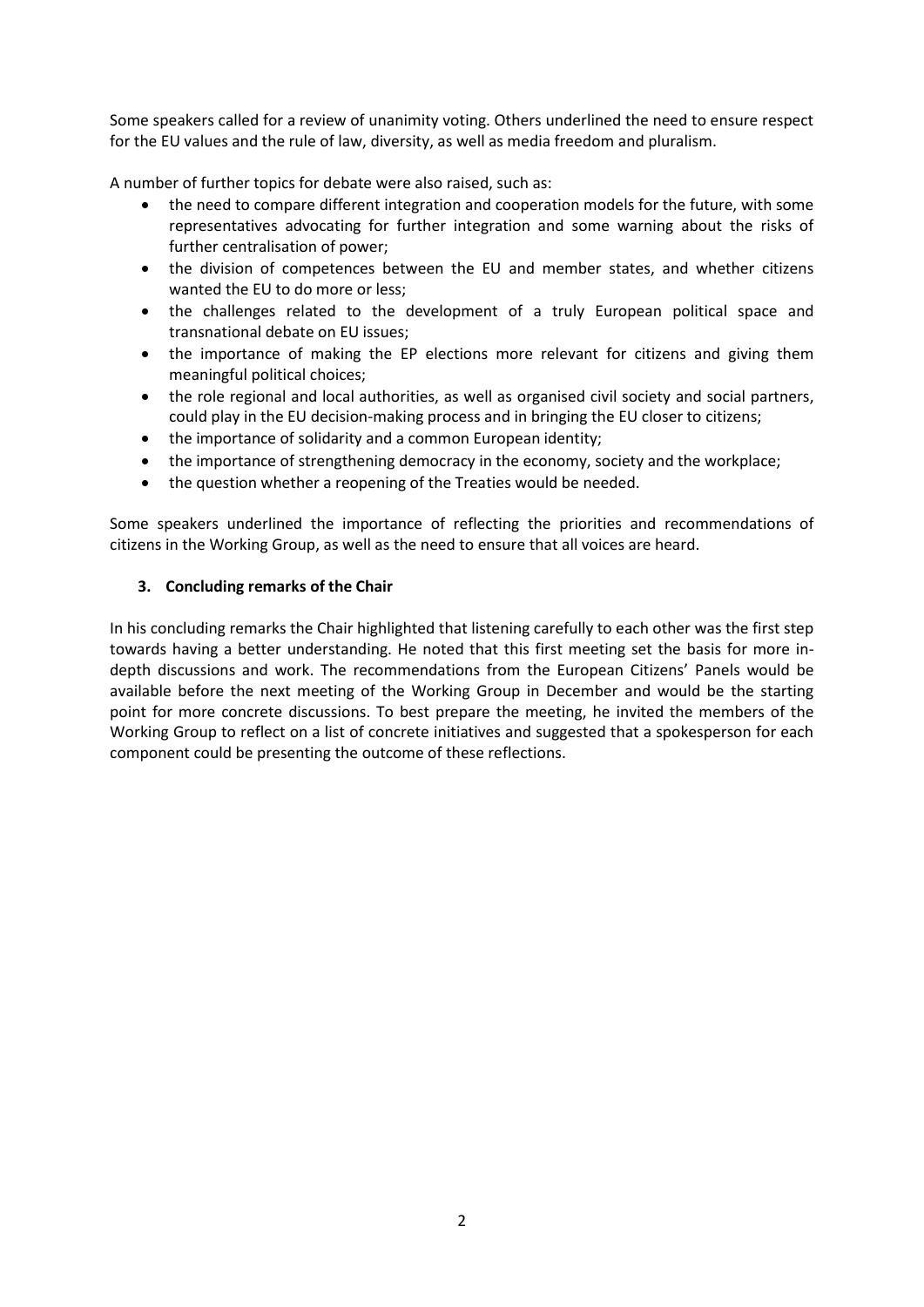Strasbourg, 22 October 2021

# **DRAFT AGENDA**

### **MEETING OF THE EUROPEAN DEMOCRACY WORKING GROUP**

## **CONFERENCE ON THE FUTURE OF EUROPE**

### **Friday, 22 October 2021 14:00 – 16:00 hrs**

## **Room WEISS S1.4 and remote**

# **STRASBOURG**

- 1. Adoption of the draft agenda
- 2. Welcoming remarks and introduction of the Chair, Manfred WEBER, Chairman of the EPP Group in the European Parliament
- 3. Report of Citizen's Panel representatives and on the Digital platform
- 4. Open exchange on the expectations on the Working Group's outcome
- 5. Open exchange on the working modalities and timeline
- 6. Any other business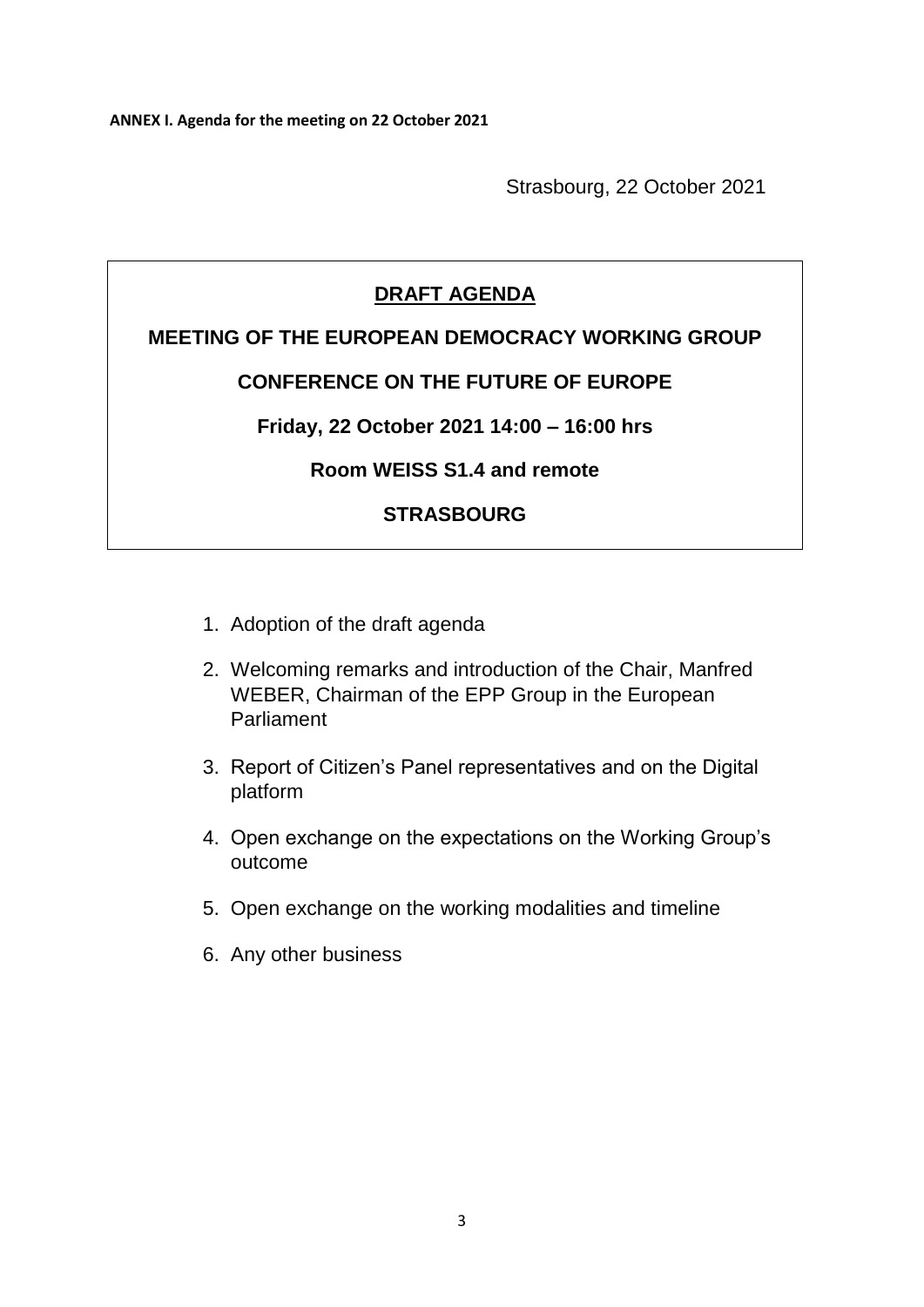# **ANNEX II. List of members of the Working Group on European Democracy**

### **Chair: Manfred WEBER (European Parliament)**

| <b>Title</b> | <b>First name</b> | <b>Last name</b>  | <b>Component</b>                                 |
|--------------|-------------------|-------------------|--------------------------------------------------|
|              |                   |                   |                                                  |
| Ms           | Lenise            | <b>AGIUS</b>      | European citizens' panels                        |
| Ms           | Chiara            | <b>ALICANDRO</b>  | European citizens' panels                        |
| Mr           | Michalakis        | <b>ASIMAKIS</b>   | European citizens' panels                        |
| Mr           | Zoltán            | <b>BALCZÓ</b>     | <b>National Parliaments</b>                      |
| Ms           | Olga              | <b>BAUM</b>       | European citizens' panels                        |
| Mr           | Matouš            | <b>BELOHLAVEK</b> | European citizens' panels                        |
| Mr           | <b>Brando</b>     | <b>BENIFEI</b>    | <b>European Parliament</b>                       |
| Ms           | Mara              | <b>BIZZOTTO</b>   | <b>European Parliament</b>                       |
| Mr           | Damian            | <b>BOESELAGER</b> | <b>European Parliament</b>                       |
| Mr           | Ioannis           | <b>BOURNOUS</b>   | <b>National Parliaments</b>                      |
| Mr           | Nicolai           | <b>BOYSEN</b>     | National citizens' panels/events                 |
| Ms           | Martina           | <b>BRAMBILLA</b>  | European citizens' panels                        |
| Mr           | Gari              | <b>CAPPELLI</b>   | <b>National Parliaments</b>                      |
| Mr           | Vasco             | <b>CORDEIRO</b>   | Committee of the Regions                         |
| Ms           | Annemieke         | DE CLERCK         | European citizens' panels                        |
| Mr           | Samuel            | <b>DENEFFE</b>    | National citizens' panels/events                 |
| Mr           | <b>Bruno</b>      | <b>DIAS</b>       | <b>National Parliaments</b>                      |
| Mr           | Gašper            | <b>DOVŽAN</b>     | Council                                          |
| Ms           | Aleksandra        | <b>DULKIEWICZ</b> | Local/Regional representative                    |
| Mr           | Pascal            | <b>DURAND</b>     | <b>European Parliament</b>                       |
| Ms           | Anna              | <b>ECHTERHOFF</b> | Civil Society                                    |
| Mr           | Sandro            | GOZI              | European Parliament                              |
| Ms           | Pippa             | <b>HACKETT</b>    | Council                                          |
| Ms           | Eva Kjer          | <b>HANSEN</b>     | <b>National Parliaments</b>                      |
| Mr           | Pablo             | <b>HISPÁN</b>     | <b>National Parliaments</b>                      |
| Mr           | Wepke             | <b>KINGMA</b>     | Council                                          |
| Mr           | Tomáš             | <b>KOZÁK</b>      | Council                                          |
| Mr           | Zdzisław          | KRASNODEBSKI      | <b>European Parliament</b>                       |
| Ms           | Ilona             | KRONBERGA         | Council                                          |
| Mr           | Reinhold          | LOPATKA           | <b>National Parliaments</b>                      |
| Ms           | Esther            | <b>LYNCH</b>      | <b>Social Partners</b>                           |
| Mr           | Evangelos         | <b>MEIMARAKIS</b> | European Parliament                              |
| Mr           | Aleksandar        | <b>MILISOV</b>    | European citizens' panels                        |
| Ms           | Radvilė           | MORKŪNAITĖ-       | <b>National Parliaments</b>                      |
|              |                   | MIKULĖNIENĖ       |                                                  |
| Mr           | Jorge Luis        | PAZOS LOPEZ       | European citizens' panels                        |
| Mr           | Anti              | <b>POOLAMETS</b>  | <b>National Parliaments</b>                      |
| Mr           | Arnoldas          | PRANCKEVIČIUS     | Council                                          |
| Mr           | Paulo             | RANGEL            | <b>European Parliament</b>                       |
| Ms           | Ariane            | <b>RODERT</b>     | <b>European Economic and Social</b><br>Committee |